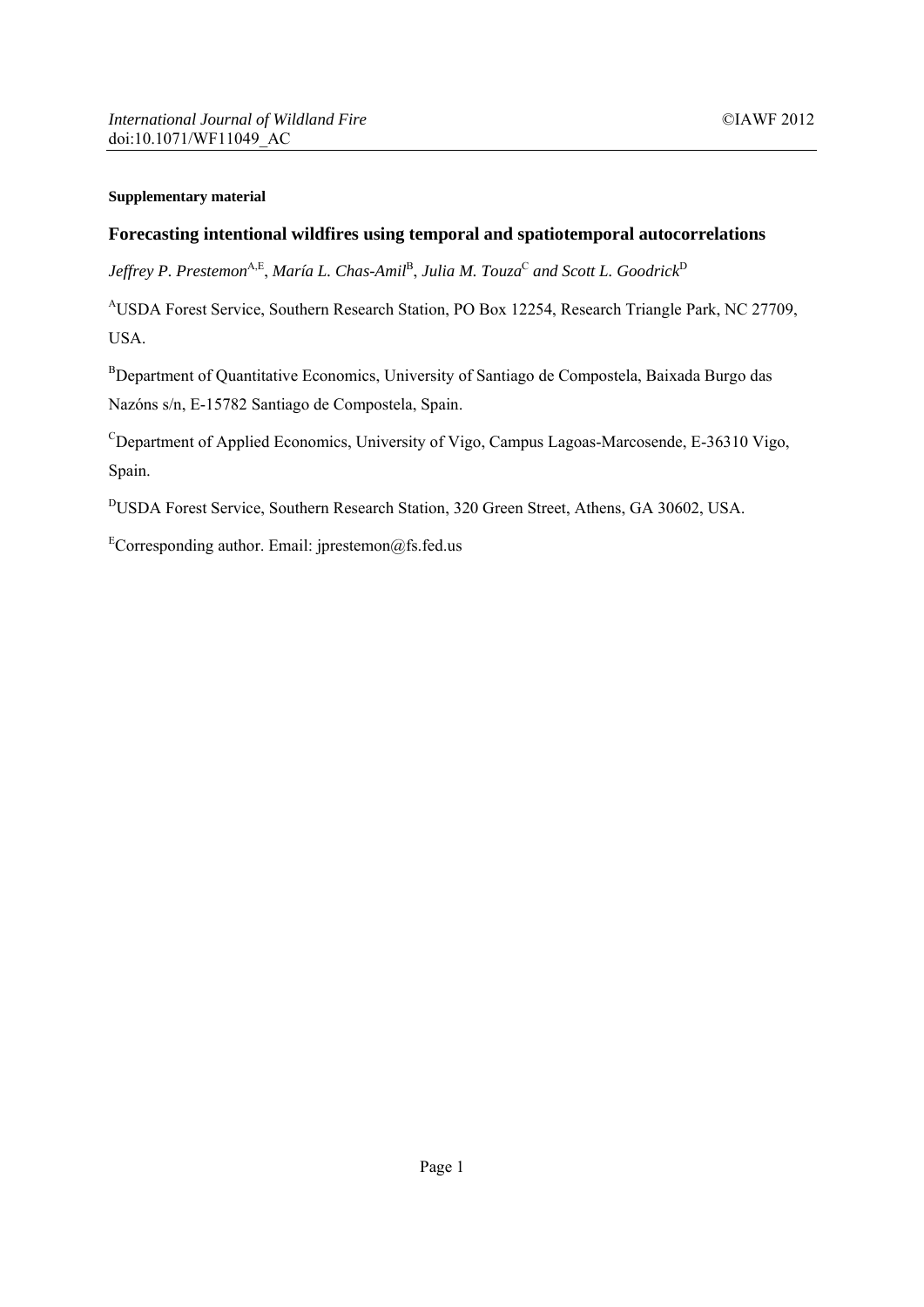# **Model estimation results**

|                 |                               | indicator variables                     |                                      |
|-----------------|-------------------------------|-----------------------------------------|--------------------------------------|
| District number | District name                 | District number of contiguous districts | District number of distant districts |
|                 | Ferrol                        | II, VI, $X$                             | XIII, XIV, XV                        |
| П               | Bergantiños-Mariñas Coruñesas | I, III, $V, X$                          | XIII, XIV, XV                        |
| III             | Santiago-Meseta Interior      | II, IV, V, IX, X, XVI                   | XIII, XIV, XV                        |
| IV              | <b>Barbanza</b>               | III, V. XVI, XIX                        | VI, VII, XIII, XIV                   |
| V               | Fisterra                      | II, III, IV                             | VII, XIII, XIV                       |
| VI              | Mariña-Lucense                | I, VII, $X$                             | XII, XIV, XV, XVII                   |
| VII             | Fonsagrada–Os Ancares         | VI, VIII, IX, X                         | IV, V, XVIII, XIX                    |
| VШ              | Terra de Lemos                | VII, IX, XI, XII, XIII, XVI             | I, IV, V, XVIII                      |
| IX              | Lugo-Sarria                   | III, VII, VIII, X, XVI                  | IV, XVII, XVIII                      |
| X               | Terra Chá                     | I, II, III, VI, VII, IX                 | XV, XII, XIII, XIV                   |
| ΧI              | O Ribeiro–Arenteiro           | VIII, XII, XVI, XVII, XVIII, XIX        | I, VI, X                             |
| XII             | Miño-Arnoia                   | VIII, XI, XIII, XV, XVII                | I, II, VI, $X$                       |
| XШ              | Valdeorras–Trives             | VIII, XII, XIV, XV                      | I, II, IV, V                         |
| XIV             | Verín-Viana                   | XIII, XV                                | I, II, V, VI                         |
| XV.             | A Limia                       | XII, XIII, XIV                          | I, II, V, VI, VII                    |
| XVI             | Deza-Tabeiros                 | III, IV, VIII, IX, XI, XIX              | I, VI, VII                           |
| XVII            | O Condado-A Paradanta         | XI, XII, XVIII                          | I, II, VI, VII, $X$                  |
| XVIII           | Vigo-Baixo Miño               | XI, XVII, XIX                           | I, VI, VII, $X$                      |
| XIX             | Caldas–O Salnés               | IV, XI, XVI, XVIII                      | I, VI, VII                           |

#### **Table S1. Forest districts assigned as contiguous and distant to each forest district in Galicia, used to calculate spatiotemporal lag**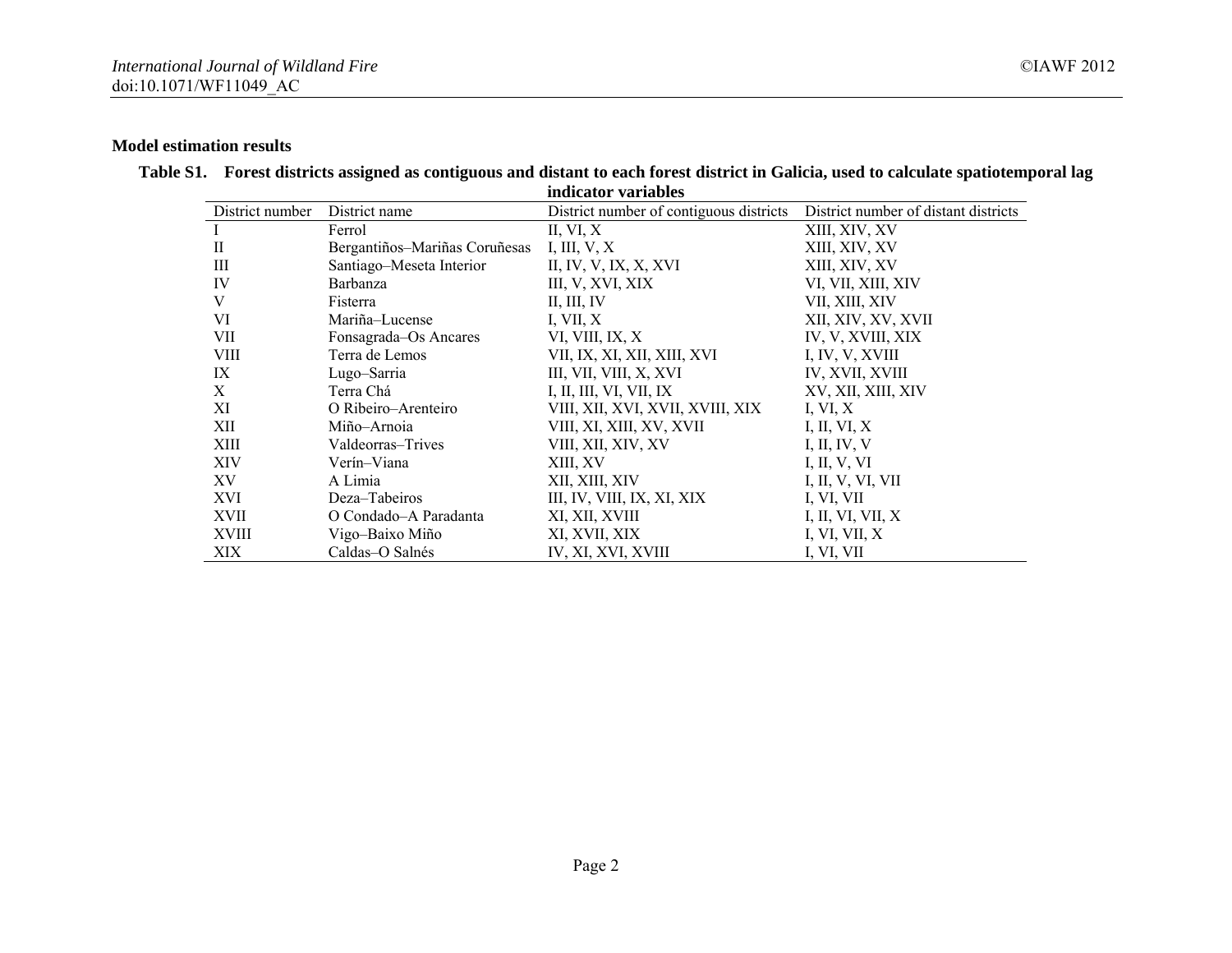#### **Table S2. Full PAR(***P***) model specifications, forest districts of Ferrol, Bergantiños–Mariñas Coruñesas, Santiago–Meseta Interior and Barbanza, Galicia, Spain; models estimated for 1 January 1999–31 December 2003; forecast statistics for 1 January 2004–31 December 2006**

|                                    |           | Ferrol (I)   | Bergantiños-Mariñas<br>Coruñesas (II) |              | Santiago-Meseta Interior (III) |              | Barbanza (IV) |              |
|------------------------------------|-----------|--------------|---------------------------------------|--------------|--------------------------------|--------------|---------------|--------------|
| Variable                           | Parameter | Significance | Parameter                             | Significance | Parameter                      | Significance | Parameter     | Significance |
| Constant                           | $-1.1403$ | 0.902        | 4.9579                                | 0.137        | 4.7022                         | 0.229        | $-1.8438$     | 0.412        |
| Friday                             | $-0.2220$ | 0.306        | 0.2005                                | 0.105        | $-0.3905$                      | 0.019        | $-0.0289$     | 0.839        |
| Saturday                           | 0.2278    | 0.229        | 0.3108                                | 0.010        | 0.3215                         | 0.004        | 0.3879        | 0.002        |
| Sunday                             | 0.1707    | 0.360        | 0.2600                                | 0.038        | 0.1922                         | 0.103        | 0.2076        | 0.115        |
| Holiday                            | 0.6169    | 0.153        | $-0.0599$                             | 0.901        | 0.2313                         | 0.604        | $-1.7861$     | 0.199        |
| January                            | 0.3801    | 0.533        |                                       |              |                                |              |               |              |
| February                           | 0.5737    | 0.330        | 0.8065                                | 0.023        | 0.3874                         | 0.306        | 1.1933        | 0.000        |
| March                              | 1.0400    | 0.054        | 1.6924                                | 0.000        | 1.3378                         | 0.000        | 0.9673        | 0.001        |
| April                              | 0.5074    | 0.376        | 1.2309                                | 0.000        | 1.0632                         | 0.000        | 0.8178        | 0.008        |
| May                                | 0.2491    | 0.669        | 1.3148                                | 0.000        | 0.5568                         | 0.073        | 0.6912        | 0.021        |
| June                               | 0.6175    | 0.296        | 1.2182                                | 0.000        | 0.8970                         | 0.001        | 0.5348        | 0.035        |
| July                               | $-0.0364$ | 0.954        | 1.4111                                | 0.000        | 0.7354                         | 0.014        | 0.2712        | 0.300        |
| August                             | 0.2288    | 0.708        | 1.6549                                | 0.000        | 1.1665                         | 0.000        | 0.4454        | 0.082        |
| September                          | 0.2537    | 0.682        | 1.6159                                | 0.000        | 0.9377                         | 0.002        | 0.3893        | 0.132        |
| October                            | 0.1120    | 0.857        | 0.5020                                | 0.208        | $-0.5914$                      | 0.217        |               |              |
| November                           | 0.2995    | 0.641        |                                       |              |                                |              |               |              |
| $MFWI_{t-1}$                       | 0.7679    | 0.001        | 0.2548                                | 0.084        | 0.2896                         | 0.048        | 1.0901        | 0.000        |
| Minimum relative humidity $_{t-1}$ | $-1.0798$ | 0.014        | $-1.0802$                             | 0.000        | $-1.1489$                      | 0.000        | 0.0592        | 0.888        |
| Maximum wind speed $_{t-1}$        | $-0.7442$ | 0.004        | $-0.2051$                             | 0.243        | $-0.3598$                      | 0.051        | $-0.9998$     | 0.000        |
| Income                             | $-0.0309$ | 0.922        |                                       |              |                                |              |               |              |
| Income per capita                  | 0.0592    | 0.926        | $-0.0001$                             | 0.997        | 0.0053                         | 0.721        | 0.0161        | 0.313        |
| Unemployment rate                  | 0.0543    | 0.701        | $-0.0650$                             | 0.113        | $-0.0493$                      | 0.461        | $-0.0286$     | 0.242        |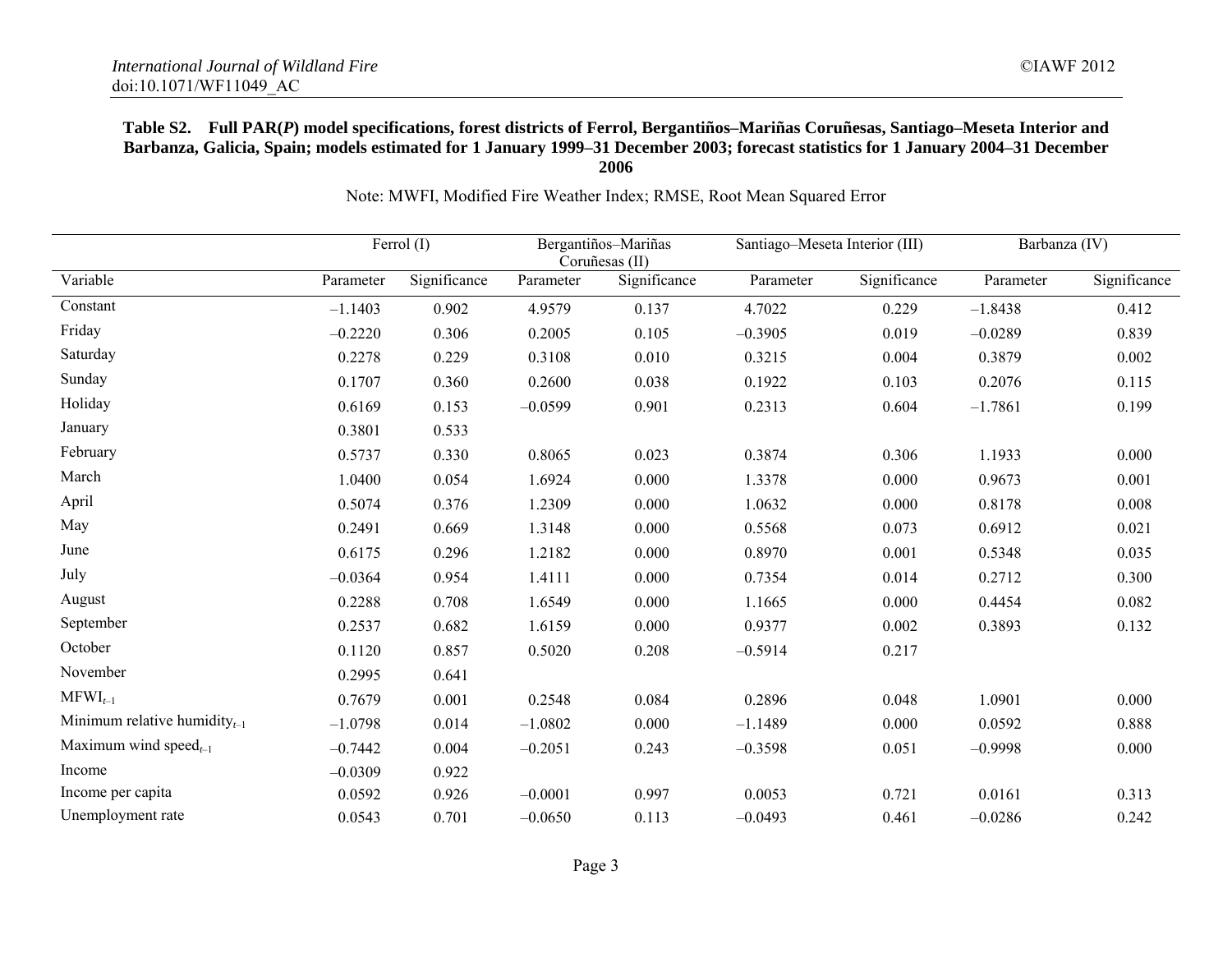#### *International Journal of Wildland Fire* ©IAWF 2012 doi:10.1071/WF11049\_AC

|                                                                    |           | Ferrol (I)   |           | Bergantiños-Mariñas<br>Coruñesas (II) | Santiago-Meseta Interior (III) |              | Barbanza (IV) |              |
|--------------------------------------------------------------------|-----------|--------------|-----------|---------------------------------------|--------------------------------|--------------|---------------|--------------|
| Variable                                                           | Parameter | Significance | Parameter | Significance                          | Parameter                      | Significance | Parameter     | Significance |
| District arrests <sub><math>t-1</math> to <math>t-365</math></sub> | $-0.0317$ | 0.572        | $-0.0436$ | 0.091                                 | 0.0630                         | 0.389        | $-0.0777$     | 0.225        |
| Galicia arrests $_{\tau-1}$                                        | $-0.0143$ | 0.916        | 0.0355    | 0.323                                 | $-0.1194$                      | 0.018        | $-0.0174$     | 0.624        |
| Fires                                                              |           |              |           |                                       |                                |              |               |              |
| Contiguous districts $_{t-1}$                                      | 1.4559    | 0.000        | 1.5358    | 0.000                                 | 1.4245                         | 0.000        | 1.4650        | 0.000        |
| Distant districts $_{t-1}$                                         | 0.5025    | 0.059        | 0.4720    | 0.004                                 | 1.0302                         | 0.000        | 0.3583        | 0.038        |
| Contiguous districts $_{t-2}$                                      | 0.3162    | 0.089        | 0.2375    | 0.096                                 | 0.1211                         | 0.476        | 0.4542        | 0.024        |
| Distant districts $_{t-2}$                                         | 0.1727    | 0.434        |           |                                       | 0.3844                         | 0.013        |               |              |
| $P_1$                                                              | 0.3495    | 0.000        | 0.2819    | 0.000                                 | 0.4786                         | 0.000        | 0.3624        | 0.000        |
| $P_2$                                                              | 0.0350    | 0.271        | 0.0664    | 0.013                                 | 0.0430                         | 0.065        | 0.0622        | 0.027        |
| $P_3$                                                              | 0.0388    | 0.187        |           |                                       |                                |              |               |              |
| $P_4$                                                              | 0.0034    | 0.880        |           |                                       |                                |              |               |              |
| Observations                                                       | 1822      |              | 1823      |                                       | 1821                           |              | 1823          |              |
| $PAR(P)$ bias, in-sample                                           | 0.0373    |              | $-0.0923$ |                                       | $-0.1860$                      |              | $-0.1540$     |              |
| $PAR(P)$ RMSE, in-sample                                           | 1.0285    |              | 1.5881    |                                       | 2.2435                         |              | 1.8410        |              |
| Poisson bias, in-sample                                            | 0.0000    |              | 0.0000    |                                       | 0.0000                         |              | 0.0000        |              |
| Poisson RMSE, in-sample                                            | 1.0552    |              | 1.6502    |                                       | 2.5843                         |              | 1.9462        |              |
| Constant bias, in-sample                                           | 0.0000    |              | 0.0000    |                                       | 0.0000                         |              | 0.0000        |              |
| Constant RMSE, in-sample                                           | 1.3277    |              | 2.1870    |                                       | 3.6249                         |              | 3.0126        |              |
| Random-walk bias, in-sample                                        | 0.0000    |              | 0.0000    |                                       | 0.0000                         |              | 0.0000        |              |
| Random-walk RMSE, in-sample                                        | 1.2366    |              | 1.9128    |                                       | 2.4640                         |              | 1.9350        |              |
| $PAR(P)$ bias, out-of-sample                                       | 0.0331    |              | $-0.1204$ |                                       | $-0.2091$                      |              | $-0.2433$     |              |
| $PAR(P)$ RMSE, out-of-sample                                       | 1.0640    |              | 1.6878    |                                       | 2.1086                         |              | 2.0073        |              |
| Poisson bias, out-of-sample                                        | $-0.0033$ |              | 0.0023    |                                       | $-0.0100$                      |              | $-0.0440$     |              |
| Poisson RMSE, out-of-sample                                        | 1.0828    |              | 1.7235    |                                       | 2.3162                         |              | 2.0340        |              |
| Constant bias, out-of-sample                                       | $-0.0213$ |              | $-0.0456$ |                                       | 0.1356                         |              | $-0.0856$     |              |
| Constant RMSE, out-of-sample                                       | 1.3902    |              | 2.3233    |                                       | 3.2930                         |              | 3.2571        |              |
| Random-walk bias, out-of-sample                                    | 0.0000    |              | 0.0000    |                                       | 0.0000                         |              | 0.0000        |              |
| Random-walk RMSE, out-of-sample                                    | 1.2688    |              | 2.0326    |                                       | 2.3258                         |              | 2.0424        |              |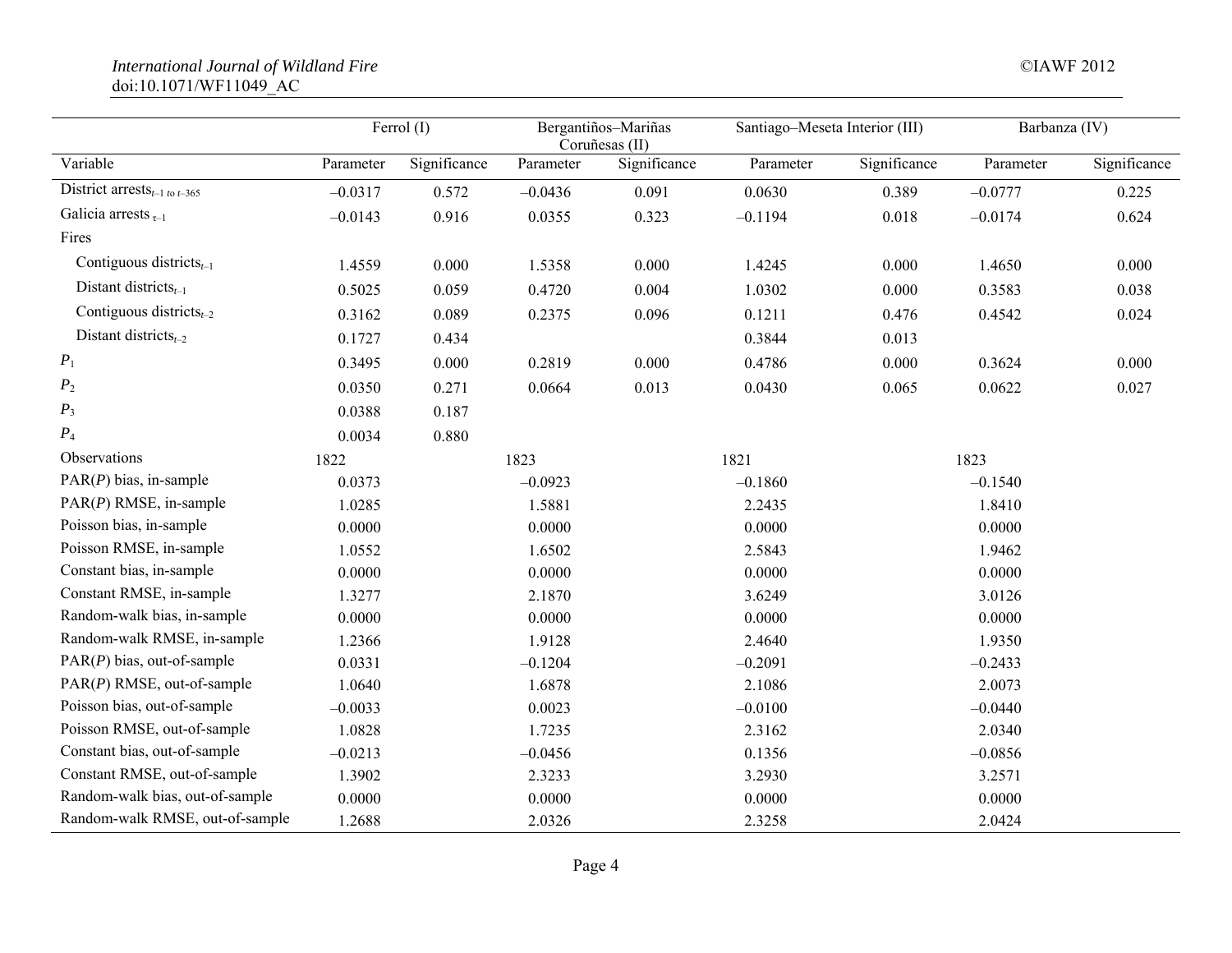# **Table S3. Full PAR(***P***) model specifications, forest districts of Fisterra, Mariña–Lucense, Fonsagrada–Os Ancares and Terra de Lemos, Galicia, Spain; models estimated for 1 January 1999–31 December 2003; forecast statistics for 1 January 2004–31 December 2006**

|                                          |           | Fisterra (V) |           | Mariña-Lucense (VI) |           | Fonsagrada-Os Ancares (VII) |           | Terra de Lemos (VIII) |
|------------------------------------------|-----------|--------------|-----------|---------------------|-----------|-----------------------------|-----------|-----------------------|
| Variable                                 | Parameter | Significance | Parameter | Significance        | Parameter | Significance                | Parameter | Significance          |
| Constant                                 | 3.7964    | 0.191        | 16.5630   | 0.018               | 0.9144    | 0.764                       | $-0.4666$ | 0.891                 |
| Friday                                   | 0.1496    | 0.275        | $-0.3640$ | 0.270               | $-0.0385$ | 0.837                       | $-0.2253$ | 0.128                 |
| Saturday                                 | 0.2999    | 0.027        | 0.1399    | 0.610               | 0.1476    | 0.412                       | 0.1304    | 0.305                 |
| Sunday                                   | 0.5367    | 0.000        | 0.7292    | 0.004               | 0.1992    | 0.264                       | 0.1936    | 0.112                 |
| Holiday                                  | 0.4365    | 0.228        | 1.5162    | 0.001               | 0.3946    | 0.333                       | $-0.4590$ | 0.424                 |
| January                                  |           |              |           |                     |           |                             |           |                       |
| February                                 | $-0.2965$ | 0.288        |           |                     | 0.0172    | 0.967                       | 0.6676    | 0.037                 |
| March                                    | 0.0222    | 0.902        |           |                     | 0.8016    | 0.002                       | 1.0830    | 0.000                 |
| April                                    | $-0.6929$ | 0.011        | 0.1974    | 0.584               | $-0.0856$ | 0.769                       | 0.6095    | 0.071                 |
| May                                      | $-0.4907$ | 0.049        | 0.1678    | 0.674               | $-1.0182$ | 0.006                       | 0.0725    | 0.840                 |
| June                                     | $-1.2006$ | 0.000        | 0.1322    | 0.701               | $-1.5966$ | 0.000                       | $-0.1674$ | 0.597                 |
| July                                     | $-1.3151$ | 0.000        | $-0.7227$ | 0.124               | $-1.2658$ | 0.001                       | 0.3764    | 0.189                 |
| August                                   | $-0.9816$ | 0.000        | $-0.1484$ | 0.721               | $-0.3554$ | 0.312                       | 0.7876    | 0.009                 |
| September                                | $-0.9699$ | 0.000        | $-0.0649$ | 0.881               | $-0.1008$ | 0.779                       | 0.7758    | 0.009                 |
| October                                  | $-1.5690$ | 0.000        |           |                     | $-1.2136$ | 0.012                       | $-0.3553$ | 0.368                 |
| November                                 |           |              |           |                     |           |                             |           |                       |
| $MFWI_{t-1}$                             | 1.0674    | 0.000        | 1.4008    | 0.004               | 0.5406    | 0.083                       | 1.0089    | 0.000                 |
| Minimum relative humidity $_{t-1}$       | $-0.6982$ | 0.020        | $-1.8082$ | 0.000               | $-0.9232$ | 0.006                       | $-0.5782$ | 0.063                 |
| Maximum wind speed $_{t-1}$              | $-1.1101$ | 0.000        | $-0.9218$ | 0.065               | $-0.6468$ | 0.057                       | $-1.7710$ | 0.000                 |
| Income                                   |           |              |           |                     |           |                             | 0.6096    | 0.145                 |
| Income per capita                        | 0.0040    | 0.838        | $-0.0774$ | 0.130               | $-0.0456$ | 0.325                       | $-0.3766$ | 0.079                 |
| Unemployment rate                        | $-0.0665$ | 0.201        | $-0.2347$ | 0.098               | 0.0470    | 0.453                       | 0.0375    | 0.747                 |
| District $arrests_{t-1\text{ to }t-365}$ | 0.0288    | 0.418        | 0.4480    | 0.004               | 0.0208    | 0.585                       | $-0.0251$ | 0.648                 |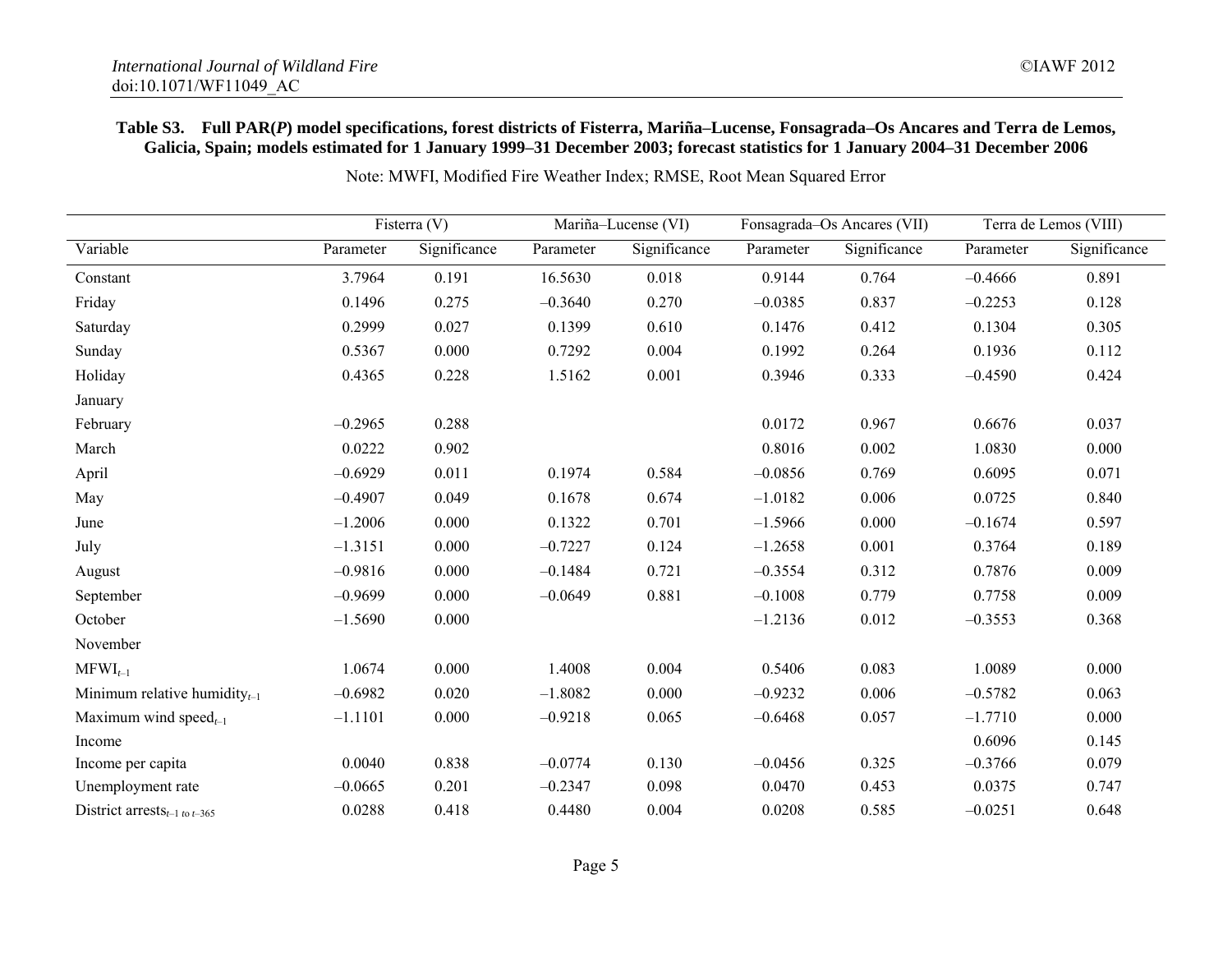#### *International Journal of Wildland Fire* ©IAWF 2012 doi:10.1071/WF11049\_AC

|                                     |           | Fisterra (V) |           | Mariña-Lucense (VI) |           | Fonsagrada-Os Ancares (VII) | Terra de Lemos (VIII) |              |
|-------------------------------------|-----------|--------------|-----------|---------------------|-----------|-----------------------------|-----------------------|--------------|
| Variable                            | Parameter | Significance | Parameter | Significance        | Parameter | Significance                | Parameter             | Significance |
| Galicia arrests $_{\tau-1}$         | $-0.0028$ | 0.951        | $-0.1833$ | 0.014               | 0.0426    | 0.478                       | $-0.1125$             | 0.006        |
| Fires                               |           |              |           |                     |           |                             |                       |              |
| Contiguous districts $_{t-1}$       | 1.7362    | 0.000        | 0.1714    | 0.538               | 0.8220    | 0.000                       | 1.0115                | 0.000        |
| Distant districts $_{t-1}$          | 0.3498    | 0.080        | 0.6507    | 0.090               | 0.9621    | 0.000                       | 0.6341                | 0.000        |
| Contiguous districts $_{t-2}$       | 0.6609    | 0.000        | 0.6862    | 0.011               | 0.6418    | 0.002                       | 0.7202                | 0.001        |
| Distant districts $_{t-2}$          | 0.1449    | 0.403        |           |                     | $-0.1381$ | 0.519                       |                       |              |
| $P_1$                               | 0.3057    | 0.000        | 0.2260    | 0.002               | 0.2384    | 0.000                       | 0.3455                | 0.000        |
| P <sub>2</sub>                      | 0.0418    | 0.076        |           |                     | $-0.0002$ | 0.996                       |                       |              |
| $P_3$                               |           |              |           |                     | 0.0142    | 0.693                       |                       |              |
| $P_4$                               |           |              |           |                     | 0.0338    | 0.199                       |                       |              |
| Observations                        | 1822      |              | 1823      |                     | 1822      |                             | 1821                  |              |
| $PAR(P)$ bias, in-sample            | $-0.0622$ |              | 0.0814    |                     | 0.0629    |                             | $-0.0132$             |              |
| $PAR(P)$ RMSE, in-sample            | 1.3991    |              | 0.5742    |                     | 0.9621    |                             | 1.4074                |              |
| Poisson bias, in-sample             | 0.0000    |              | 0.0000    |                     | 0.0000    |                             | 0.0000                |              |
| Poisson RMSE, in-sample             | 1.4714    |              | 0.3798    |                     | 0.9752    |                             | 1.4870                |              |
| Constant bias, in-sample            | 0.0000    |              | 0.0000    |                     | 0.0000    |                             | 0.0000                |              |
| Constant RMSE, in-sample            | 2.1001    |              | 0.4025    |                     | 1.1899    |                             | 2.2320                |              |
| Random-walk bias, in-sample         | 0.0000    |              | 0.0000    |                     | 0.0000    |                             | 0.0000                |              |
| Random-walk RMSE, in-sample         | 1.6848    |              | 0.5258    |                     | 1.2074    |                             | 1.6117                |              |
| $PAR(p)$ bias, out-of-sample        | $-0.0800$ |              | 0.0844    |                     | 0.0599    |                             | $-0.0261$             |              |
| $PAR(p)$ RMSE, out-of-sample        | 1.4897    |              | 0.6691    |                     | 0.9887    |                             | 1.4432                |              |
| Poisson bias, out-of-sample         | $-0.0023$ |              | 0.0023    |                     | $-0.0048$ |                             | $-0.0034$             |              |
| Poisson RMSE, out-of-sample         | 1.5255    |              | 0.4063    |                     | 1.0196    |                             | 1.5520                |              |
| Constant bias, out-of-sample        | $-0.0648$ |              | $-0.0030$ |                     | $-0.0506$ |                             | 0.0682                |              |
| Constant RMSE, out-of-sample        | 2.2188    |              | 0.4279    |                     | 1.2912    |                             | 2.2525                |              |
| Random-walk bias, out-of-sample     | 0.0000    |              | 0.0000    |                     | 0.0000    |                             | 0.0000                |              |
| Random-walk RMSE, out-of-<br>sample | 1.8136    |              | 0.5567    |                     | 1.2434    |                             | 1.5607                |              |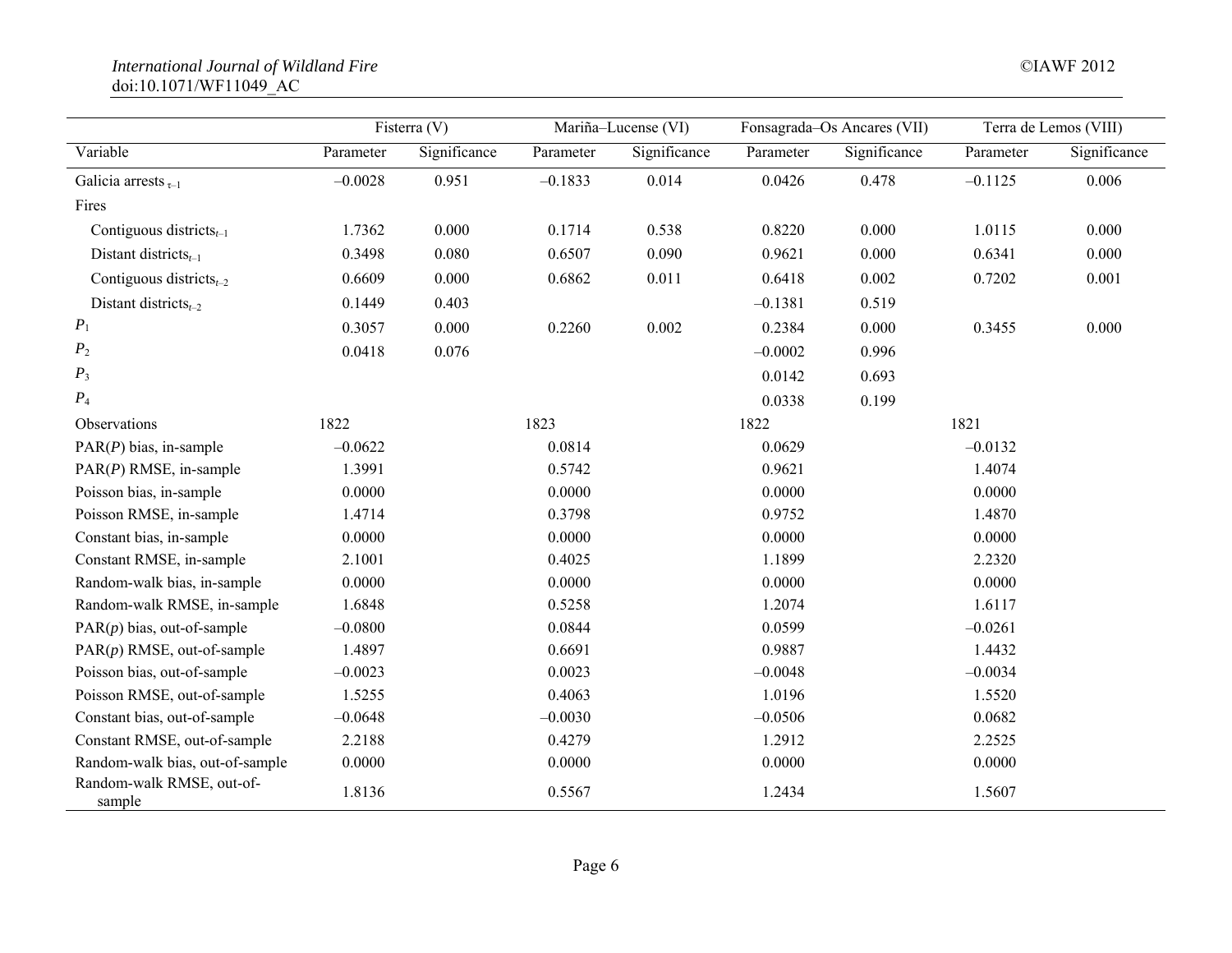## **Table S4. Full PAR(***P***) model specifications, forest districts of Lugo–Sarria, Terra Chá, O Ribeiro–Arenteiro and Miño–Arnoia, Galicia, Spain; models estimated for 1 January 1999–31 December 2003; forecast statistics for 1 January 2004–31 December 2006**

|                                     |           | Lugo-Sarria (IX) |           | Terra Chá (X) |           | O Ribeiro-Arenteiro (XI) | Miño-Arnoia (XII) |              |
|-------------------------------------|-----------|------------------|-----------|---------------|-----------|--------------------------|-------------------|--------------|
| Variable                            | Parameter | Significance     | Parameter | Significance  | Parameter | Significance             | Parameter         | Significance |
| Constant                            | 10.3381   | 0.077            | $-9.5566$ | 0.031         | 2.2144    | 0.452                    | 2.275             | 0.254        |
| Friday                              | $-0.2295$ | 0.163            | 0.1089    | 0.608         | $-0.0719$ | 0.603                    | 0.1625            | 0.219        |
| Saturday                            | 0.2391    | 0.059            | 0.2452    | 0.245         | 0.2718    | 0.027                    | 0.0961            | 0.500        |
| Sunday                              | 0.1450    | 0.278            | 0.1294    | 0.559         | 0.5396    | 0.000                    | 0.3836            | 0.001        |
| Holiday                             | $-0.2717$ | 0.651            | 0.3346    | 0.517         | 0.3043    | 0.330                    | $-0.019$          | 0.942        |
| January                             |           |                  |           |               | $-0.4536$ | 0.305                    | $-0.2914$         | 0.480        |
| February                            | 0.0923    | 0.814            | 0.5185    | 0.535         | 0.3915    | 0.282                    | 0.4166            | 0.117        |
| March                               | 0.8395    | 0.004            | 1.4815    | 0.006         | 0.5109    | 0.150                    | 0.5053            | 0.035        |
| April                               | 0.5594    | 0.062            | 1.1494    | 0.035         | 0.2348    | 0.512                    | 0.1676            | 0.564        |
| May                                 | $-0.1440$ | 0.667            | 1.0730    | 0.050         | $-0.4051$ | 0.301                    | $-0.7349$         | 0.026        |
| June                                | 0.2696    | 0.377            | 1.1549    | 0.036         | $-0.5457$ | 0.168                    | $-0.4854$         | 0.016        |
| July                                | 0.1713    | 0.588            | 1.1592    | 0.032         | $-0.3576$ | 0.373                    | $-0.1467$         | 0.329        |
| August                              | 0.8377    | 0.007            | 1.3535    | 0.013         | 0.0369    | 0.926                    |                   |              |
| September                           | 0.8166    | 0.010            | 1.6676    | 0.002         | $-0.0584$ | 0.885                    | $-0.0782$         | 0.577        |
| October                             | $-0.1991$ | 0.620            | 0.5530    | 0.355         | $-1.2137$ | 0.013                    | $-1.1437$         | 0.001        |
| November                            |           |                  |           |               | 0.1043    | 0.791                    |                   |              |
| $MFWI_{t-1}$                        | 0.3859    | 0.096            | 0.6515    | 0.029         | 0.6388    | 0.000                    | 0.8639            | 0.000        |
| Minimum relative humidity $_{t-1}$  | $-1.2998$ | 0.000            | $-1.2912$ | 0.005         | $-0.9206$ | 0.001                    | $-0.6274$         | 0.031        |
| Maximum wind speed $_{t-1}$         | $-0.5226$ | 0.071            | $-0.6829$ | 0.063         | $-1.1108$ | 0.000                    | $-1.572$          | 0.000        |
| Income                              | 0.5617    | 0.413            | $-1.5884$ | 0.231         | 7.1008    | 0.073                    | 0.0062            | 0.471        |
| Income per capita                   | $-0.9564$ | 0.388            | 0.9164    | 0.166         | $-3.3161$ | 0.070                    |                   |              |
| Unemployment rate                   | $-0.0173$ | 0.543            | 0.2923    | 0.000         | $-0.1442$ | 0.281                    | $-0.0166$         | 0.426        |
| District $arrests_{t-1\ to\ t-365}$ | $-0.0896$ | 0.059            | 0.0140    | 0.886         | $-0.1259$ | 0.041                    | $-0.0461$         | 0.162        |

Note: MWFI, Modified Fire Weather Index; RMSE, Root Mean Squared Error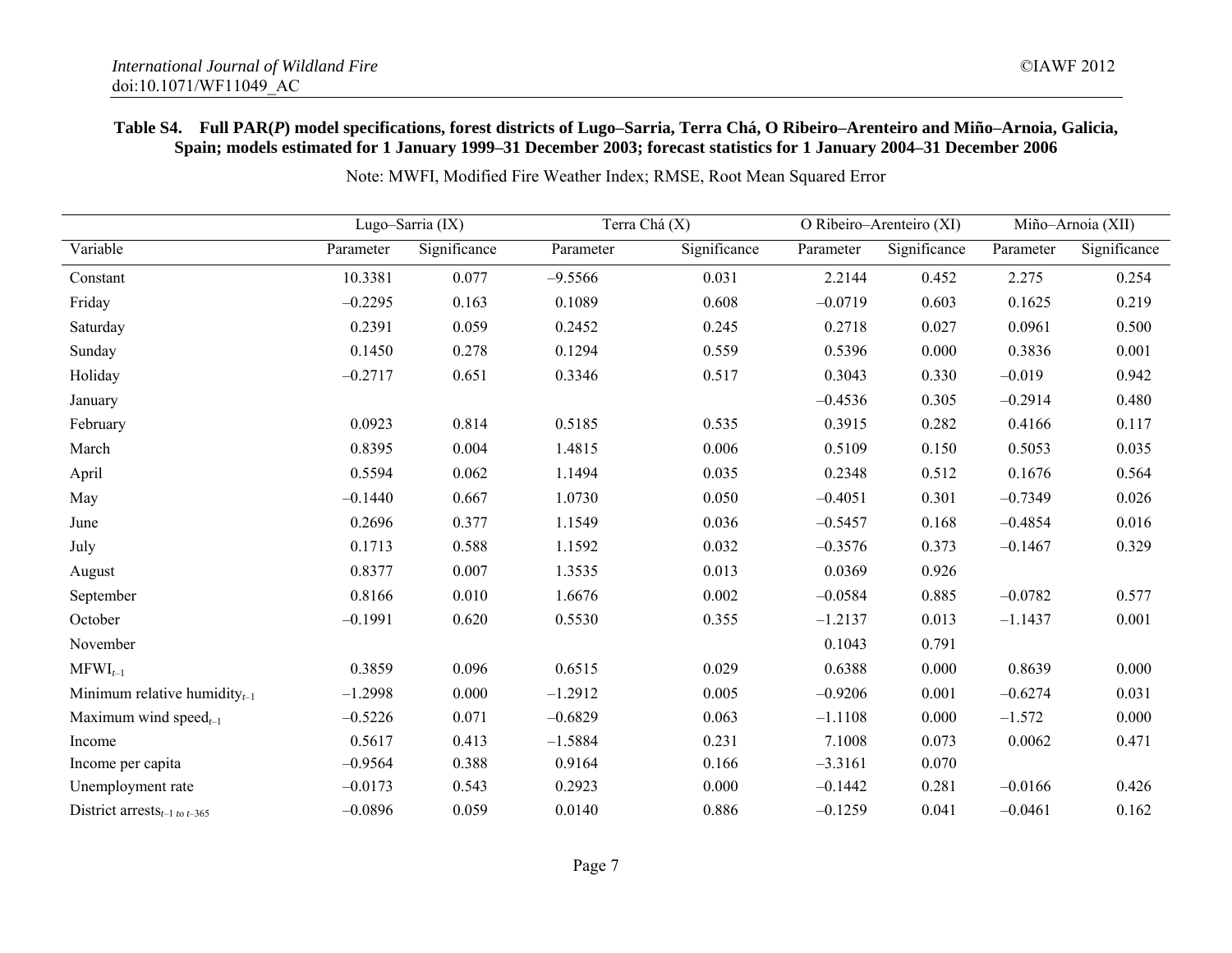#### *International Journal of Wildland Fire* ©IAWF 2012 doi:10.1071/WF11049\_AC

|                                 |           | Lugo-Sarria (IX) |           | Terra Chá (X) |           | O Ribeiro-Arenteiro (XI) | Miño-Arnoia (XII) |              |
|---------------------------------|-----------|------------------|-----------|---------------|-----------|--------------------------|-------------------|--------------|
| Variable                        | Parameter | Significance     | Parameter | Significance  | Parameter | Significance             | Parameter         | Significance |
| Galicia arrests $_{\tau-1}$     | $-0.1140$ | 0.036            | $-0.0312$ | 0.575         | $-0.0563$ | 0.127                    | $-0.142$          | 0.002        |
| Fires                           |           |                  |           |               |           |                          |                   |              |
| Contiguous districts $_{t-1}$   | 0.9985    | 0.000            | 0.4924    | 0.090         | 1.2214    | 0.000                    | 1.2545            | 0.000        |
| Distant districts $_{t-1}$      | 0.7899    | 0.000            | 0.8733    | 0.006         | 0.3083    | 0.009                    | 0.4226            | 0.010        |
| Contiguous districts $_{t-2}$   | 0.3614    | 0.054            | 0.4977    | 0.063         | 0.6555    | 0.001                    | 0.7419            | 0.001        |
| Distant districts $_{t-2}$      | 0.1514    | 0.375            |           |               | 0.0489    | 0.668                    |                   |              |
| $P_1$                           | 0.3517    | 0.000            | 0.3958    | 0.000         | 0.3033    | 0.000                    | 0.2953            | 0.000        |
| P <sub>2</sub>                  | 0.0429    | 0.152            | 0.1776    | 0.000         | 0.0547    | 0.071                    | 0.1157            | 0.000        |
| $P_3$                           | 0.0263    | 0.228            |           |               |           |                          | 0.0481            | 0.039        |
| $\mathfrak{P}_4$                |           |                  |           |               |           |                          |                   |              |
| Observations                    | 1822      |                  | 1820      |               | 1821      |                          | 1821              |              |
| $PAR(P)$ bias, in-sample        | $-0.0480$ |                  | 0.0113    |               | $-0.0752$ |                          | $-0.1429$         |              |
| $PAR(P)$ RMSE, in-sample        | 1.4488    |                  | 1.1959    |               | 1.4784    |                          | 1.8100            |              |
| Poisson bias, in-sample         | 0.0000    |                  | 0.0000    |               | 0.0000    |                          | 0.0000            |              |
| Poisson RMSE, in-sample         | 1.5903    |                  | 1.3241    |               | 1.5357    |                          | 2.0395            |              |
| Constant bias, in-sample        | 0.0000    |                  | 0.0000    |               | 0.0000    |                          | 0.0000            |              |
| Constant RMSE, in-sample        | 2.2734    |                  | 1.7590    |               | 2.1694    |                          | 2.8402            |              |
| Random-walk bias, in-sample     | 0.0000    |                  | 0.0000    |               | 0.0000    |                          | 0.0000            |              |
| Random-walk RMSE, in-sample     | 1.6516    |                  | 1.3871    |               | 1.7887    |                          | 2.0691            |              |
| $PAR(P)$ bias, out-of-sample    | $-0.0693$ |                  | 0.0129    |               | $-0.1194$ |                          | $-0.1953$         |              |
| $PAR(P)$ RMSE, out-of-sample    | 1.4670    |                  | 1.1525    |               | 1.5534    |                          | 1.8200            |              |
| Poisson bias, out-of-sample     | $-0.0065$ |                  | $-0.0044$ |               | $-0.0016$ |                          | $-0.0300$         |              |
| Poisson RMSE, out-of-sample     | 1.6214    |                  | 1.2601    |               | 1.6278    |                          | 2.0773            |              |
| Constant bias, out-of-sample    | 0.0558    |                  | 0.0588    |               | $-0.0424$ |                          | 0.0797            |              |
| Constant RMSE, out-of-sample    | 2.2704    |                  | 1.6047    |               | 2.2336    |                          | 2.8025            |              |
| Random-walk bias, out-of-sample | 0.0000    |                  | 0.0000    |               | 0.0000    |                          | 0.0000            |              |
| Random-walk RMSE, out-of-sample | 1.6124    |                  | 1.2951    |               | 1.7713    |                          | 1.9872            |              |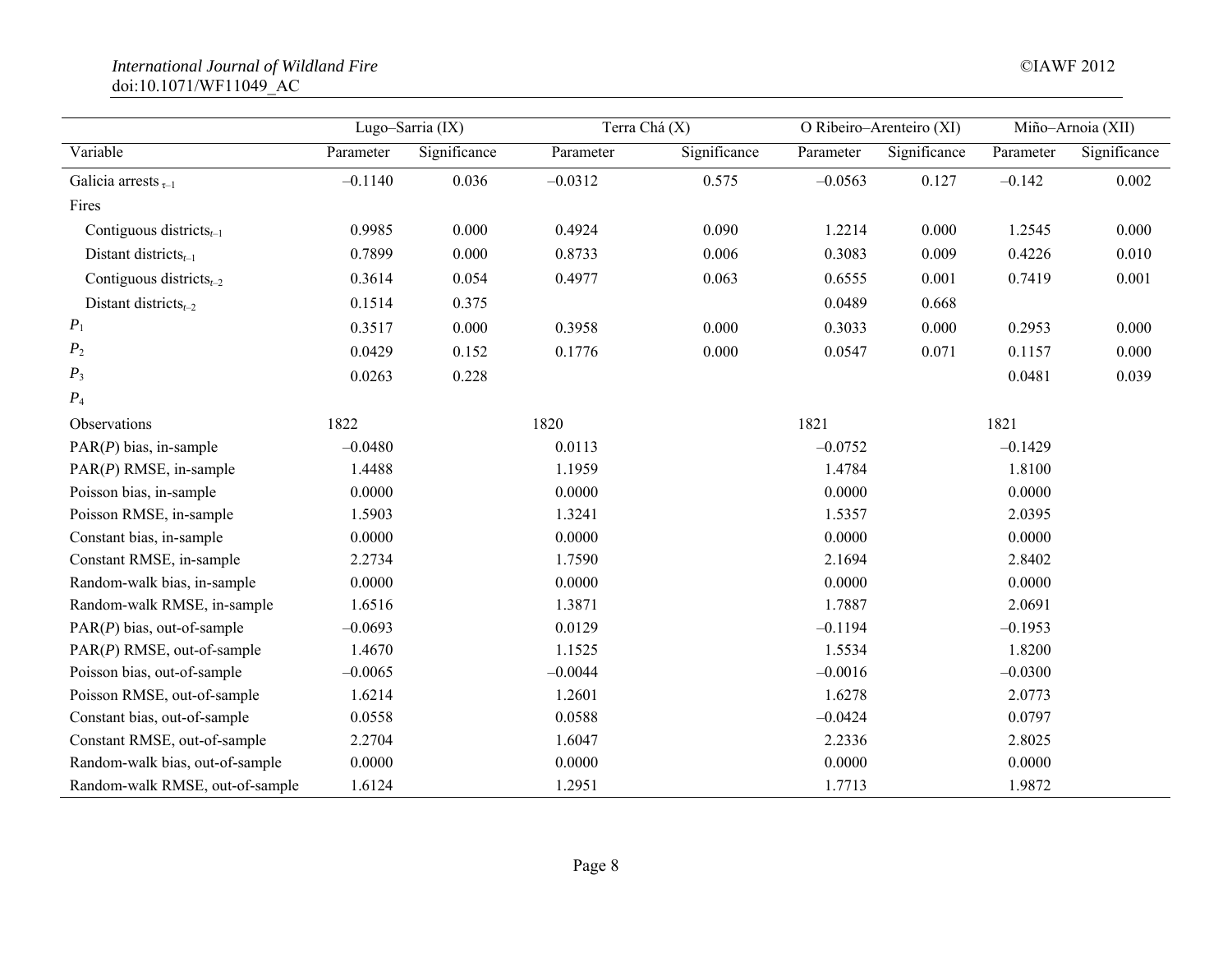# **Table S5. Full PAR(***P***) model specifications, forest districts of Valdeorras–Trives, Verín–Viana, A Limia and Deza–Tabeirós, Galicia, Spain; models estimated for 1 January 1999–31 December 2003; forecast statistics for 1 January 2004–31 December 2006**

|                                          |           | Valdeorras-Trives (XIII) |           | Verín-Viana (XIV) |           | $\overline{A}$ Limia (XV) |           | Deza-Tabeirós (XVI) |  |
|------------------------------------------|-----------|--------------------------|-----------|-------------------|-----------|---------------------------|-----------|---------------------|--|
| Variable                                 | Parameter | Significance             | Parameter | Significance      | Parameter | Significance              | Parameter | Significance        |  |
| Constant                                 | 4.0936    | 0.021                    | 10.2792   | 0.000             | $-9.0543$ | 0.028                     | 1.5222    | 0.613               |  |
| Friday                                   | 0.0627    | 0.559                    | $-0.0298$ | 0.787             | 0.1759    | 0.068                     | 0.0532    | 0.699               |  |
| Saturday                                 | 0.3172    | 0.000                    | 0.1272    | 0.236             | 0.2421    | 0.011                     | 0.2272    | 0.064               |  |
| Sunday                                   | 0.2928    | 0.001                    | 0.3283    | 0.001             | 0.4183    | 0.000                     | 0.4142    | 0.000               |  |
| Holiday                                  | 0.0923    | 0.758                    | $-0.0852$ | 0.906             | 0.4390    | 0.042                     | $-0.1227$ | 0.700               |  |
| January                                  |           |                          |           |                   |           |                           |           |                     |  |
| February                                 |           |                          | 0.7019    | 0.001             | 0.3485    | 0.024                     | 0.1975    | 0.432               |  |
| March                                    | 0.8929    | 0.000                    | 1.0676    | 0.000             | 0.2470    | 0.107                     | 0.2287    | 0.279               |  |
| April                                    | 0.3587    | 0.013                    | 0.5517    | 0.014             | $-0.1925$ | 0.310                     | $-0.0681$ | 0.774               |  |
| May                                      | $-0.8574$ | 0.000                    | $-0.4172$ | 0.254             | $-0.8980$ | 0.000                     | $-0.4799$ | 0.068               |  |
| June                                     | $-1.1907$ | 0.000                    | $-0.6653$ | 0.022             | $-1.5217$ | 0.000                     | $-0.9070$ | 0.000               |  |
| July                                     | $-0.8930$ | 0.000                    | $-0.3787$ | 0.181             | $-1.1952$ | 0.000                     | $-0.8676$ | 0.001               |  |
| August                                   | 0.1533    | 0.351                    | 0.2886    | 0.306             | $-0.2436$ | 0.239                     | $-0.3522$ | 0.177               |  |
| September                                | 0.3046    | 0.045                    | 0.5540    | 0.033             | 0.1880    | 0.313                     | $-0.4558$ | 0.078               |  |
| October                                  |           |                          |           |                   | $-1.1333$ | 0.000                     | $-1.0944$ | 0.004               |  |
| November                                 |           |                          |           |                   |           |                           |           |                     |  |
| $MFWI_{t-1}$                             | 0.2620    | 0.091                    | 0.9325    | 0.000             | 0.7446    | 0.000                     | 0.6685    | 0.000               |  |
| Minimum relative humidity $_{t-1}$       | $-1.3319$ | 0.000                    | $-1.2316$ | 0.000             | $-1.1069$ | 0.000                     | $-1.0560$ | 0.000               |  |
| Maximum wind speed $_{t-1}$              | $-0.9042$ | 0.000                    | $-1.761$  | 0.000             | $-1.4641$ | 0.000                     | $-0.8680$ | 0.000               |  |
| Income                                   | 3.1909    | 0.000                    |           |                   | 5.7623    | 0.000                     | 0.9054    | 0.415               |  |
| Income per capita                        | $-1.2586$ | 0.000                    | 0.0708    | 0.064             | $-1.9298$ | 0.000                     | $-0.5978$ | 0.448               |  |
| Unemployment rate                        | 0.0282    | 0.178                    | $-0.1168$ | 0.003             | 0.2342    | 0.000                     | $-0.0242$ | 0.396               |  |
| District arrests <sub>t-1 to t-365</sub> | $-0.1730$ | 0.000                    | $-0.1152$ | 0.012             | $-0.0960$ | 0.000                     | $-0.0044$ | 0.908               |  |

Note: MWFI, Modified Fire Weather Index; RMSE, Root Mean Squared Error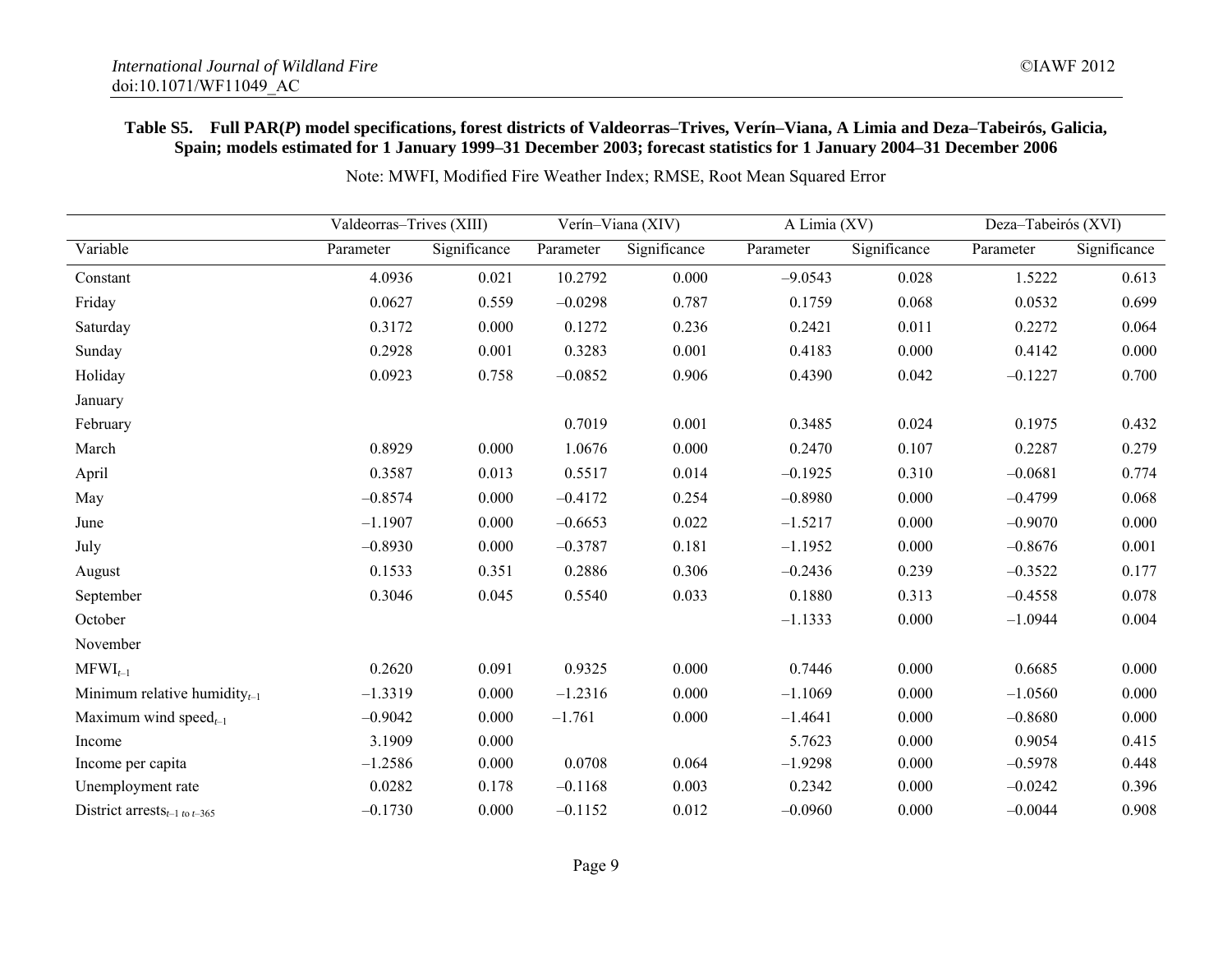|                                     | Valdeorras-Trives (XIII) |              | Verín-Viana (XIV) |              | A Limia (XV) |              | Deza-Tabeirós (XVI) |              |
|-------------------------------------|--------------------------|--------------|-------------------|--------------|--------------|--------------|---------------------|--------------|
| Variable                            | Parameter                | Significance | Parameter         | Significance | Parameter    | Significance | Parameter           | Significance |
| Galicia arrests $_{\tau-1}$         | $-0.1693$                | 0.000        | $-0.0611$         | 0.042        | $-0.2234$    | 0.000        | $-0.1054$           | 0.004        |
| Fires                               |                          |              |                   |              |              |              |                     |              |
| Contiguous districts $_{t-1}$       | 1.2542                   | 0.000        | 1.2638            | 0.000        | 1.2026       | 0.000        | 1.2041              | 0.000        |
| Distant districts $_{t-1}$          | 0.4185                   | 0.000        |                   |              | 0.3397       | 0.003        | 0.2854              | 0.033        |
| Contiguous districts $_{t-2}$       | 0.6133                   | 0.000        | 0.1664            | 0.168        | 0.3742       | 0.004        | 0.7378              | 0.000        |
| Distant districts $_{t-2}$          | 0.0677                   | 0.454        |                   |              |              |              | 0.1918              | 0.098        |
| $P_1$                               | 0.3571                   | 0.000        | 0.3532            | 0.000        | 0.3847       | 0.000        | 0.3049              | 0.000        |
| P <sub>2</sub>                      | 0.1146                   | 0.000        | 0.1334            | 0.000        | 0.1170       | 0.000        | 0.1117              | 0.000        |
| $P_3$                               |                          |              | 0.025             | 0.127        |              |              |                     |              |
| $P_4$                               |                          |              | 0.0192            | 0.104        |              |              |                     |              |
| Observations                        | 1821                     |              | 1821              |              | 1821         |              | 1822                |              |
| $PAR(P)$ bias, in-sample            | $-0.2570$                |              | $-0.2334$         |              | $-0.1570$    |              | $-0.2509$           |              |
| $PAR(P)$ RMSE, in-sample            | 3.1618                   |              | 2.7036            |              | 2.6537       |              | 2.1857              |              |
| Poisson bias, in-sample             | 0.0000                   |              | 0.0000            |              | 0.0000       |              | 0.0000              |              |
| Poisson RMSE, in-sample             | 3.3824                   |              | 3.0640            |              | 2.9908       |              | 2.4268              |              |
| Constant bias, in-sample            | 0.0000                   |              | 0.0000            |              | 0.0000       |              | 0.0000              |              |
| Constant RMSE, in-sample            | 4.9760                   |              | 4.5049            |              | 4.7881       |              | 3.4384              |              |
| Random-walk bias, in-sample         | 0.0000                   |              | 0.0000            |              | 0.0000       |              | 0.0000              |              |
| Random-walk RMSE, in-sample         | 3.7365                   |              | 3.1009            |              | 2.9441       |              | 2.4179              |              |
| $PAR(p)$ bias, out-of-sample        | $-0.3636$                |              | $-0.4041$         |              | $-0.3047$    |              | $-0.3223$           |              |
| $PAR(p)$ RMSE, out-of-sample        | 3.0833                   |              | 3.0440            |              | 3.0587       |              | 2.1913              |              |
| Poisson bias, out-of-sample         | 0.0144                   |              | $-0.0857$         |              | $-0.0577$    |              | $-0.0200$           |              |
| Poisson RMSE, out-of-sample         | 3.4033                   |              | 3.4828            |              | 3.4106       |              | 2.3181              |              |
| Constant bias, out-of-sample        | $-0.2071$                |              | $-0.2110$         |              | $-0.4040$    |              | 0.1403              |              |
| Constant RMSE, out-of-sample        | 5.1486                   |              | 5.0505            |              | 5.6422       |              | 3.0660              |              |
| Random-walk bias, out-of-sample     | 0.0000                   |              | 0.0009            |              | 0.0000       |              | 0.0000              |              |
| Random-walk RMSE, out-of-<br>sample | 3.4361                   |              | 3.3682            |              | 3.3653       |              | 2.4319              |              |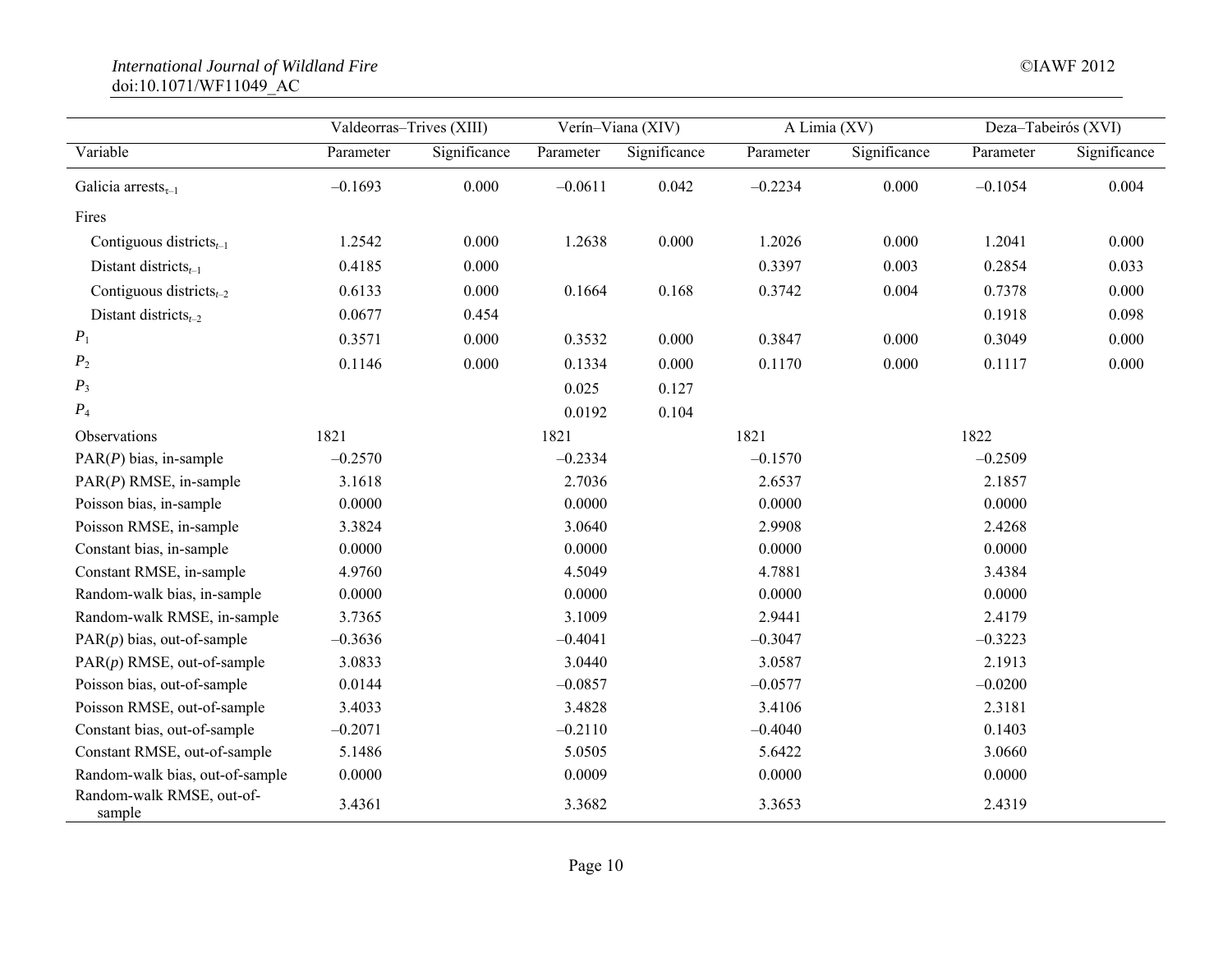# **Table S6. Full PAR(***P***) model specifications, forest districts of O Condado–A Paradanta, Vigo–Baixo Miño and Caldas–O Salnés, Galicia, Spain; models estimated for 1 January 1999–31 December 2003; forecast statistics for 1 January 2004–31 December 2006**

|                                    | O Condado-A Paradanta (XVII) |              |           | Vigo-Baixo Miño (XVIII) | Caldas-O Salnés (XIX) |              |
|------------------------------------|------------------------------|--------------|-----------|-------------------------|-----------------------|--------------|
| Variable                           | Parameter                    | Significance | Parameter | Significance            | Parameter             | Significance |
| Constant                           | 2.2015                       | 0.445        | 2.7394    | 0.114                   | $-0.9912$             | 0.715        |
| Friday                             | 0.2758                       | 0.008        | 0.0377    | 0.760                   | 0.1341                | 0.227        |
| Saturday                           | 0.3557                       | 0.001        | 0.3655    | 0.001                   | 0.3058                | 0.003        |
| Sunday                             | 0.4366                       | 0.000        | 0.2959    | 0.006                   | 0.3733                | 0.000        |
| Holiday                            | 0.1135                       | 0.683        | $-0.2791$ | 0.528                   | $-0.0201$             | 0.976        |
| January                            |                              |              |           |                         | $-0.0691$             | 0.813        |
| February                           | 0.3410                       | 0.083        | 0.4415    | 0.068                   | $-0.1210$             | 0.579        |
| March                              | 0.5413                       | 0.001        | 0.6922    | 0.001                   | 0.2002                | 0.203        |
| April                              | 0.4578                       | 0.010        | 0.3659    | 0.127                   |                       |              |
| May                                | $-0.1714$                    | 0.395        | 0.3171    | 0.183                   | $-0.2712$             | 0.178        |
| June                               | $-0.2609$                    | 0.142        | 0.2974    | 0.135                   | $-0.0805$             | 0.600        |
| July                               | $-0.2070$                    | 0.237        | 0.3057    | 0.126                   | $-0.2522$             | 0.045        |
| August                             | 0.3371                       | 0.034        | 0.7309    | 0.000                   |                       |              |
| September                          | 0.0464                       | 0.752        | 0.5285    | 0.010                   | $-0.2563$             | 0.042        |
| October                            |                              |              |           |                         | $-0.8437$             | 0.003        |
| November                           |                              |              |           |                         | $-0.0714$             | 0.764        |
| $MFWI_{t-1}$                       | 0.7139                       | 0.000        | 0.7056    | 0.000                   | 0.7584                | 0.000        |
| Minimum relative humidity $_{t-1}$ | $-1.1609$                    | 0.000        | $-0.7144$ | 0.006                   | $-0.4497$             | 0.021        |
| Maximum wind $speed_{t-1}$         | $-1.0317$                    | 0.000        | $-0.9599$ | 0.000                   | $-0.9828$             | 0.000        |
| Income                             | $-2.9781$                    | 0.179        | $-0.0058$ | 0.075                   | $-0.2976$             | 0.017        |
| Income per capita                  | 1.6870                       | 0.175        |           |                         | 1.0694                | 0.016        |
| Unemployment rate                  | 0.0352                       | 0.510        | $-0.0012$ | 0.963                   | $-0.0251$             | 0.302        |

Note: MWFI, Modified Fire Weather Index; RMSE, Root Mean Squared Error